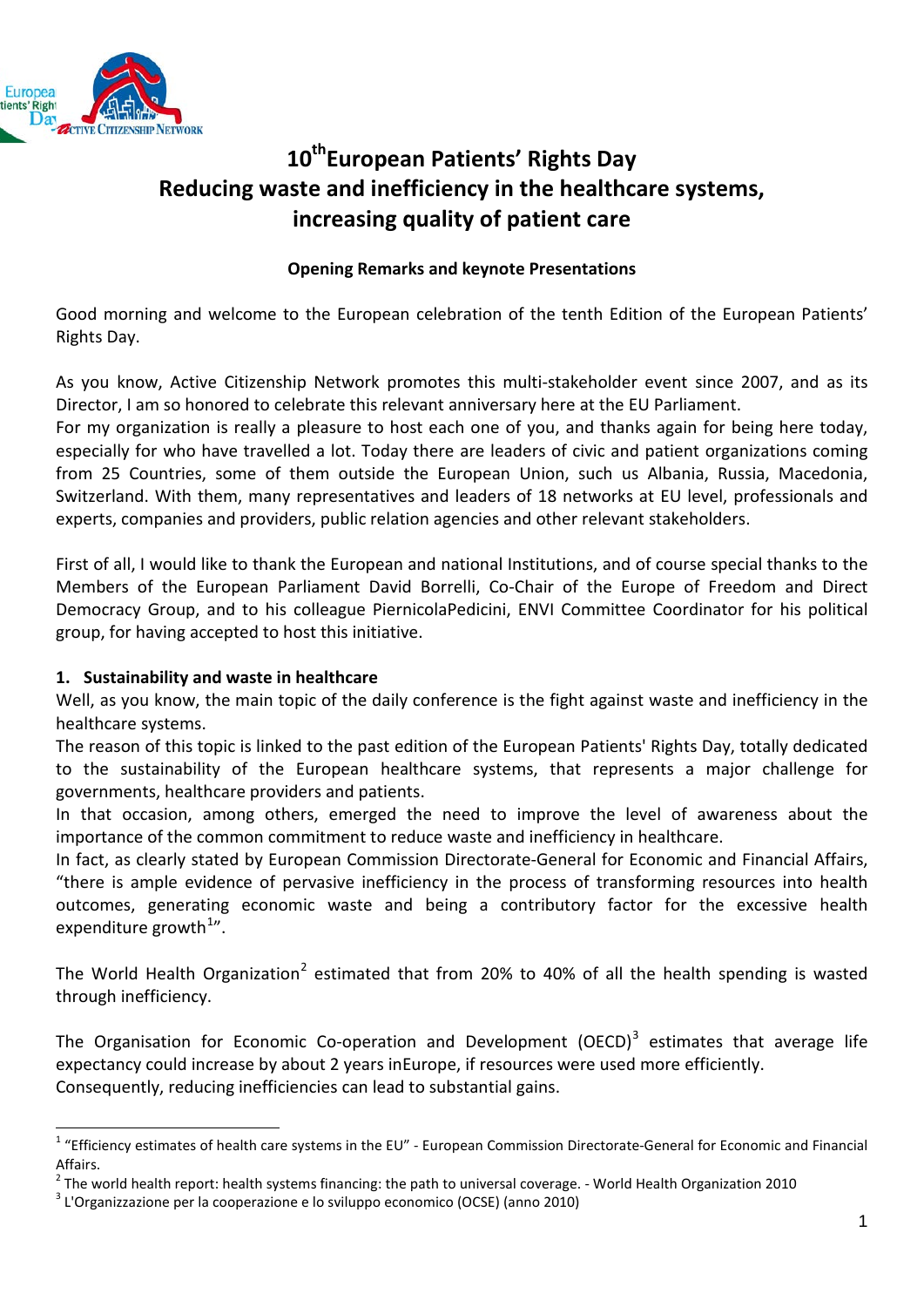

Raising sufficient money for health is imperative, but just having the money will not ensure universal coverage. The final requirement is to ensure resources are used efficiently and waste is avoided. But what does waste mean?

### **2. Waste definitions**

There are many definitions of healthcare waste, that is a clever container concept for a whole series of phenomena causing financial losses in healthcare.

The New England Healthcare Institute<sup>[4](#page-1-0)</sup>, for example, defines waste as "Healthcare spending that can be eliminated without reducing the quality of care".

Some of our guests today will provide us other interesting classifications, talking about waste and source of inefficiency. After that will be showed you a civic approach to the phenomenon, that I just anticipatenow:

*Waste in the National Health Service is any activity, behavior, good and service that uses resources, without producing results in terms of health, wellness and quality of life as established by the European Charter of Patients' Rights.*

### **3. The active role of citizens in the fight against inefficiencies**

There is another and more relevant reason that suggests us to address this topic: we believe that citizens play an active role in the fight against inefficiencies. This is a must for my organization at all levels, included in our corporate vision, as underlined in the following statement:

"*Cittadinanzattiva – Active Citizenship - believes that citizens have the power, by organizing themselves, to overcome conditions of subordination and violation of their rights, to build a world where no human being is excluded and no common good is wasted*."

For sure, the issue of waste is at the heart of the public debate, but it is often treated in an incomplete way and referred to single areas (energy, water, health, etc.). For us, however, waste is a cross-cutting issue, which refers to the way in which common goods are used and, more specifically, to their selfish and inappropriate use: this happens when economic, environmental, landscape or human resources are underused, abandoned, deprived of value and of their planning skills.

Having a negative impact on those resources, waste - of whatever type - damage common goods and limit citizens' rights, especially those of future generations.

In this sense, the joint efforts of all the social stakeholders (institutions, businesses, experts, media, civic organizations and individuals) are crucialto fight waste in an effective and permanent way.

### **4. The active role of citizens in the fight against inefficiencies**

In general, there are many actions that citizens can undertake to fight waste, and fighting against **waste in healthcare**, both citizens and patients can play a key role:

- on one hand, by acting as sentinels to track and report corruption, irregularities and inefficiency;
- <span id="page-1-0"></span>• on the other hand, they can contribute to the reduction of waste:
	- o by adopting responsible behaviors and effective lifestyles,
	- o respecting the rules of access to health services;
	- o adhering to therapeutic paths and consciously using drugs. In this regard, in particular, the issue of the adherence of the patient to drug therapies is crucial, as compliance can affect the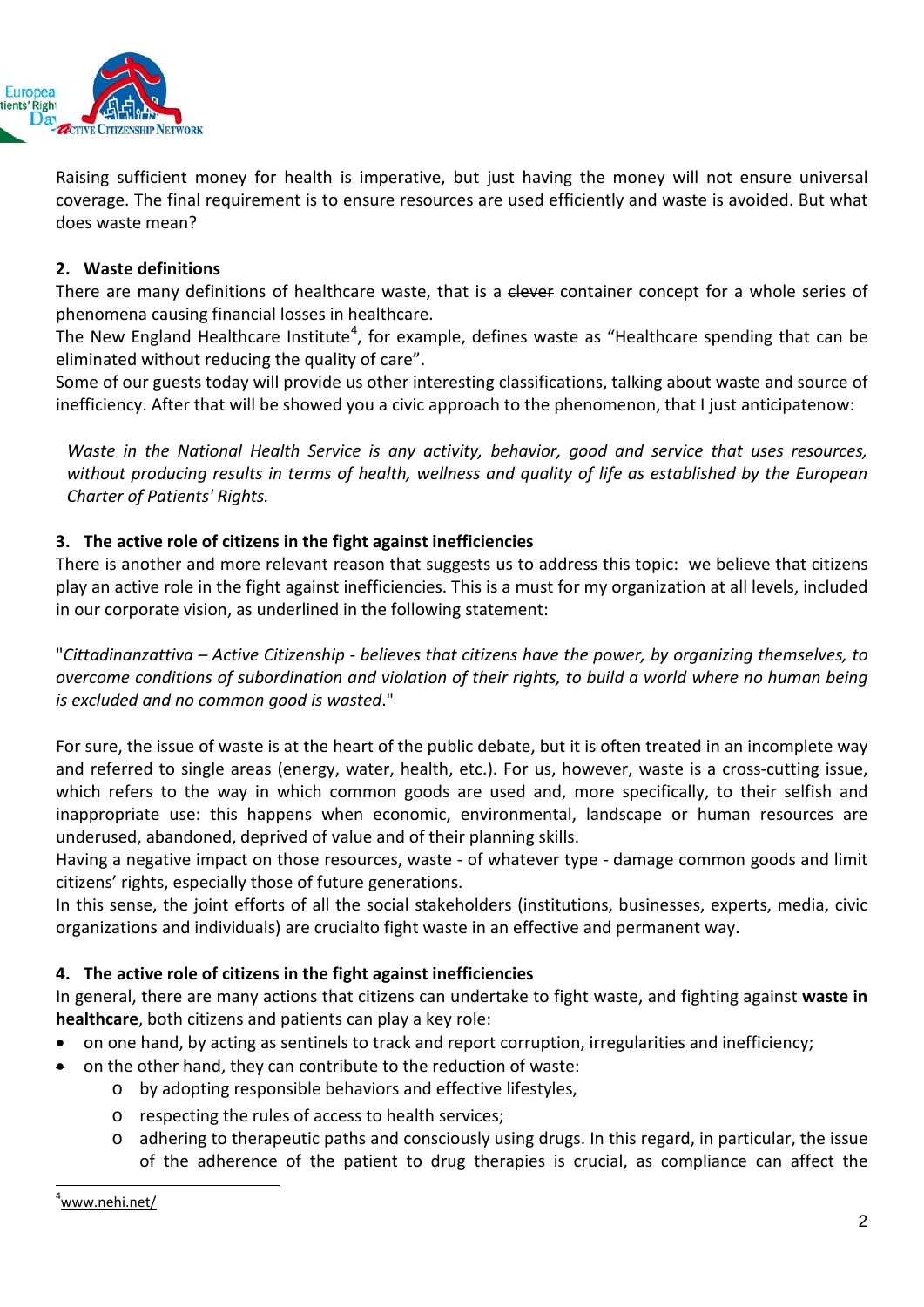

outcome of treatment and, therefore, the health of the person and the welfare costs borne by the government. Thus, it is obvious how raising awareness on this issue among all the actors of the society and promote communication campaigns and projects addressed to citizens is a priority.

In general, being committed to the proper allocation of all resources, to the promotion of real and nonformal transparency of public administration, to contrasting inefficiencies, corruption, to ensuring that "economic savings actually remain in health" from our point of view means protecting the right to health for everyone and protecting the National Health Service in each Member State as a common good.

Institutions at different level, citizens and patients through their organizations, professionals, public and private sector, must work together to achieve these goals. We believe that many actors are already doing their part to fight against waste and inefficiency. The main part of the conference will be dedicated to the presentation of these good practices that should be valued.

Of course, only some of the good practices gathered all around Europe can be presented today, anyway the Report that you have received host more examples (22) coming from 10 Countries<sup>[5](#page-2-0)</sup>.

Most of them are related to the fighting of "inefficiently delivered services". Other to the "missed prevention opportunities" and to the "excessive administrative costs".

#### Three times has been cited the inappropriate "medicines use" and the "prices set too high" (for medicines, products, services, workers, etc).

Only three good practices reported about "unnecessary services".

The main actors of the gathered good practices are "health professionals"(14/22), followed by the "health care organizations" (12/22) and "Institutions" directly involved in the development of healthcare services. An important role is also played by the universities, patients' organizations and patients. The secret of their success often lies in the ability to collaborate with private and public sectors.

I hope that the good practices selected will be the base of the discussion and an intense and effective reflection of the all involved stakeholders.

Our hope is that our work can contribute to raising the public awareness on the topic, foster active actions at local, national and European level by disseminating successful concrete examples to face the waste and inefficiency, and create an informal network of operators of good practices.

I thank in advance all the panelists for having accepted our invitation, they can help us to answer to the following questions:

- What has been done and what is been doing to fight the waste and inefficiency in Healthcare Systems all around Europe?
- What are the best practices to be shared in this field at local, national and European level?

• What is the role and the contribution of public and private sectors on it, as well as the ones of the civic society and patient organizations?

<span id="page-2-0"></span><sup>&</sup>lt;sup>5</sup> Cyprus (1); Germany (1); Kosovo (1); Ireland (1); Italy (3); Netherlands (2); Poland (2); Spain (2); Sweden (3); United Kingdom (6).